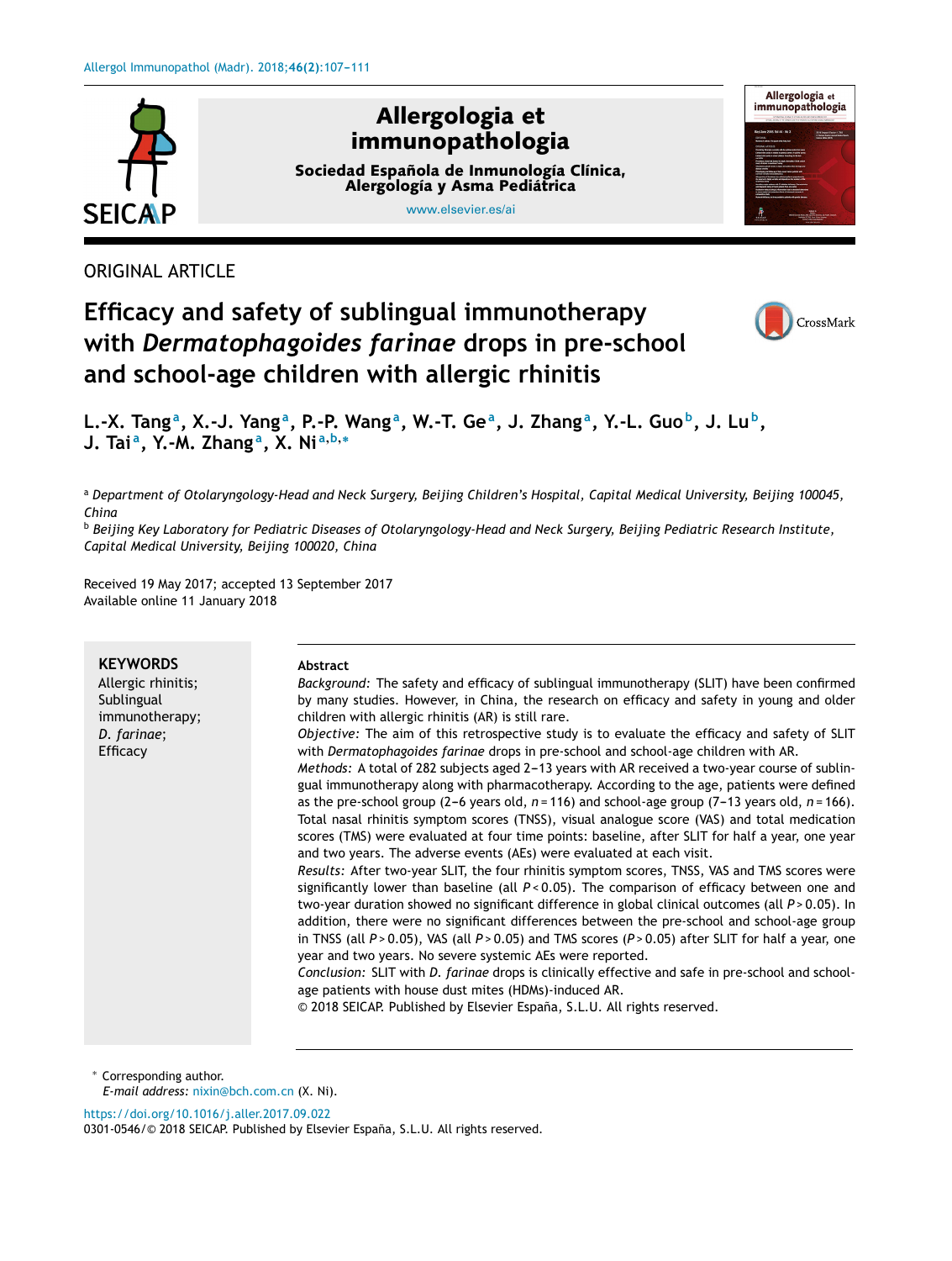## **Introduction**

Allergic rhinitis (AR) is characterised by excessive eosinophil infiltration, Th2 cytokine responses, elevated levels of allergen-specific IgE, mucus secretion and airway hyperresponsiveness.<sup>1</sup> [In](#page-4-0) China, the prevalence of AR in chil-dren has increased from 9.1% in [2](#page-4-0)001<sup>2</sup> to 15.4% in 2010,<sup>[3](#page-4-0)</sup> and house-dust mites (HDMs) have been documented to be the most prevalent allergens.<sup>[4](#page-4-0)</sup> Symptomatic treatment is based on antihistamines and corticosteroids. Apart from eliminating allergens, which can be difficult, allergen specific immunotherapy (ASIT) is at present the only aetiological treatment able to alter disease progression. $5,6$ 

The latest position paper document ASIT has practically no controversy in the treatment of AR and allergic asthma. And in the latest national guidelines for the diagnosis and treatment of AR, it is suggested that ASIT should be used as first-line treatment for  $AR.8$  $AR.8$  As a new route of administration of ASIT, the safety and efficacy of sublingual immunotherapy (SLIT) have been confirmed by meta-analysis and systematic review. $9-11$  However, in China, the research on efficacy and safety of SLIT in young children and older children is still rare.

## **Materials and methods**

#### **Subjects**

In total, 282 patients aged 2-13 years were involved from December 2012 to March 2014. The inclusion criteria were: (1) diagnosed with moderate-to-severe/persistent AR; (2) allergic symptoms and signs such as runny nose, itchy nose, sneezing, nasal crease, pale and swollen nasal mucosa, and watery discharge; (3) positive clinical history of HDM allergy and positive skin-prick test (SPT) for *D. farinae* and serumspecific immunoglobulin E (IgE)  $\geq$ 0.7 KU/L. The exclusion criteria included: (1) patients with immunodeficiency; (2) with bronchial asthma, acute respiratory infections and other diseases that may cause respiratory symptoms; and (3) patients having received allergen-specific immunotherapy previously.

The study was approved by the ethics committee of the Beijing Children's Hospital, Capital Medical University. We obtained informed consent from all the patients.

### **SLIT with HDM extract**

All patients were treated with sublingual immunotherapy by *Der. f* extracts (CHANLLERGEN, Zhejiang Wolwo

Bio-Pharmaceutical Co., Ltd., Huzhou, Zhejiang, China) in this study, which were officially approved by the Chinese Food and Drug Administration in 2006. The biologically standardised extracts were labelled in concentration of total protein and used in the form of drops (No. 1  $1 \mu$ g/mL; No.  $2$  10  $\mu$ g/mL; No. 3 100  $\mu$ g/mL and No. 4 333  $\mu$ g/mL). Subjects were instructed to take increasing dose from No. 1 to No. 3 during the first three weeks. 1, 2, 3, 4, 6, 8, 10 drops were given day after day in a week, respectively. Children under 14 years old took three drops of No. 4 solution daily in the maintenance therapy phase from the fourth week. The first dose taken was required to be performed under medical supervision. Subjects were instructed to self-administer at home daily and keep the drops under the tongue for  $1-3$  min, then swallow and not to drink for 15 min. Guardians of the young children were asked to help administer the doses. In case of adverse events, the dosage increase was properly delayed or reduced under the guidance of physicians.

## **Symptoms, medication scoring system and visual analogue scale**

Before the treatment, nasal symptoms (nasal discharge, nasal obstruction, itching, sneezing), medication use and overall severity of symptoms of patients were recorded as baseline values in files. During the treatment, patients were asked to accept follow-up visit in hospital or by telephone every six months. The total nasal symptoms score (TNSS), total medication score (TMS) and visual analogue score (VAS) of subjects were evaluated by physicians at each visit. TNSS was the sum of four nasal symptoms scores. These nasal symptoms were evaluated according to a  $0-3$ point scoring system<sup>[12](#page-4-0)</sup> (Table 1). TMS was evaluated as  $0-3$ points according to the medicine use $8$  ([Table](#page-2-0) 2). VAS represents the overall severity of symptoms through a 10-cm visual analogue scale.<sup>[13](#page-4-0)</sup> A 10-point scoring system was used for assessing subjective symptoms. 0 points indicated ''no symptom'', 10 points indicated ''extremely severe symptom''.

#### **Adverse events (AEs)**

All of the AEs reported during the study period were recorded on a diary card, as were aggravating local reactions/moderate reactions, drug therapy or other treatments as needs and/or proper delay or reducing of SLIT dose. AEs were rated on five levels (0-4 scale) according to the grading system proposed by the European Academy of Allergy and

| Table 1<br>Nasal symptom scores. |                                  |          |                                                                        |                      |  |
|----------------------------------|----------------------------------|----------|------------------------------------------------------------------------|----------------------|--|
|                                  |                                  |          | Score Sneeze <sup>a</sup> Rhinorrhoea <sup>b</sup> Nasal obstruction   | <b>Itching</b>       |  |
|                                  | $3 - 5$                          | $\leq$ 4 | Congestion but no mouth breathing                                      | Intermittent itching |  |
|                                  | $6 - 10$                         | $5 - 9$  | Severe congestion with occasional mouth breathing                      | Tolerable itching    |  |
|                                  | >11                              | >10      | Severe congestion with occasional mouth breathing during the whole day | Intolerable itching  |  |
|                                  | <sup>a</sup> Consecutive number. |          |                                                                        |                      |  |

 $<sup>b</sup>$  The daily count of blowing your nose.</sup>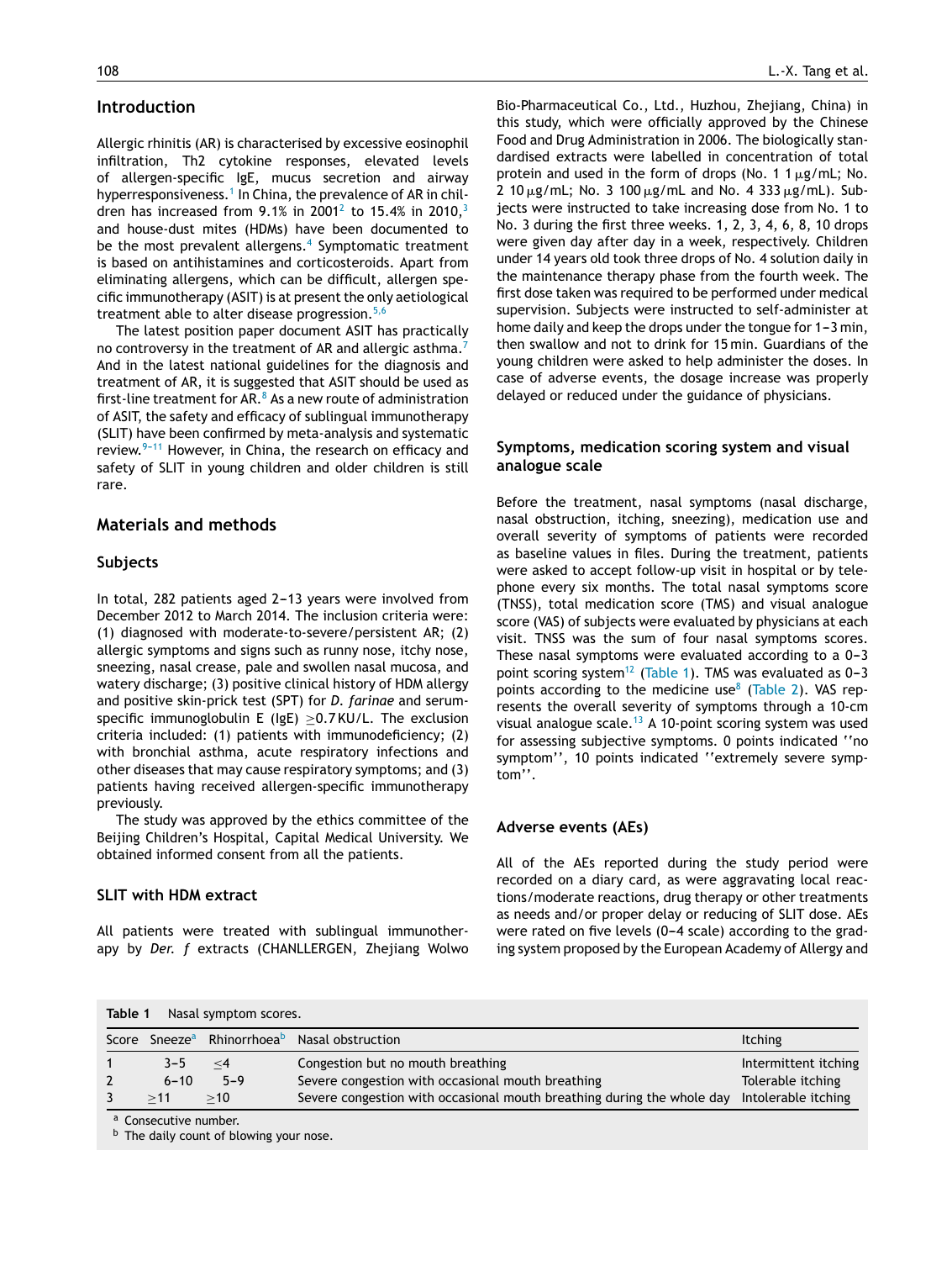<span id="page-2-0"></span>

|       | <b>Table 2</b> Medication scores.                                                                                           |  |  |
|-------|-----------------------------------------------------------------------------------------------------------------------------|--|--|
| Score | Anti-allergic drug                                                                                                          |  |  |
| 1     | Oral and/or topical antihistamine<br>Anti-leukotrienes<br>Bronchodilator drugs, $\beta_2$ -agonists bronchodilator<br>drugs |  |  |
| 7     | Nasal corticosteroids/inhaled corticosteroids                                                                               |  |  |
| 3     | Oral corticosteroids<br>Combination therapy (corticosteroids and<br>$\beta_2$ -agonists)                                    |  |  |

**Table 3** Baseline characteristics and demography.

| Patients         |
|------------------|
| 282              |
| $7.32 \pm 2.56$  |
| $69.15(n=195)$   |
| 30.85 $(n = 87)$ |
| $2.51 \pm 1.86$  |
|                  |

### **Results**

## **Population characteristics**

Clinical Immunology,  $14$  which is based on the rate of onset and severity of the reactions.

#### **Statistical analysis**

The statistical analysis was performed with SPSS version 20.0 software (SPSS, Inc., Chicago, IL, USA). The statistical significance of difference was determined by the non-parametric Mann-Whitney *U* test or Wilcoxon signed rank test.  $P < 0.05$ (\*) represented significant difference.

A total of 282 subjects aged 2-13 years old were involved in this study. Baseline characteristics of 282 subjects were reported before treatment. Age, sex ratio and course of disease were recorded and are shown in Table 3.

#### **Effects on rhinitis symptom scores, TMS and VAS**

After two-year SLIT, the four rhinitis symptom scores, TNSS, VAS and TMS scores were significantly lower than baseline (Sneezing: *Z* = 16.243; Rhinorrhoea: *Z* = 16.488; Nasal



**Figure 1** Four rhinitis symptom scores, TNSS, VAS and TMS scores before and after SLIT treatment. (a) Four rhinitis symptom scores, (b) TNSS, (c) VAS, and (d) TMS. There was a significant decline in four rhinitis symptom scores, TNSS, VAS and TMS scores after treatment (\**P* < 0.05, #*P* > 0.05, compared with the baseline value). SLIT = sublingual immunotherapy; TNSS = total nasal symptom score; VAS = visual analogue scale; TMS = total medication score.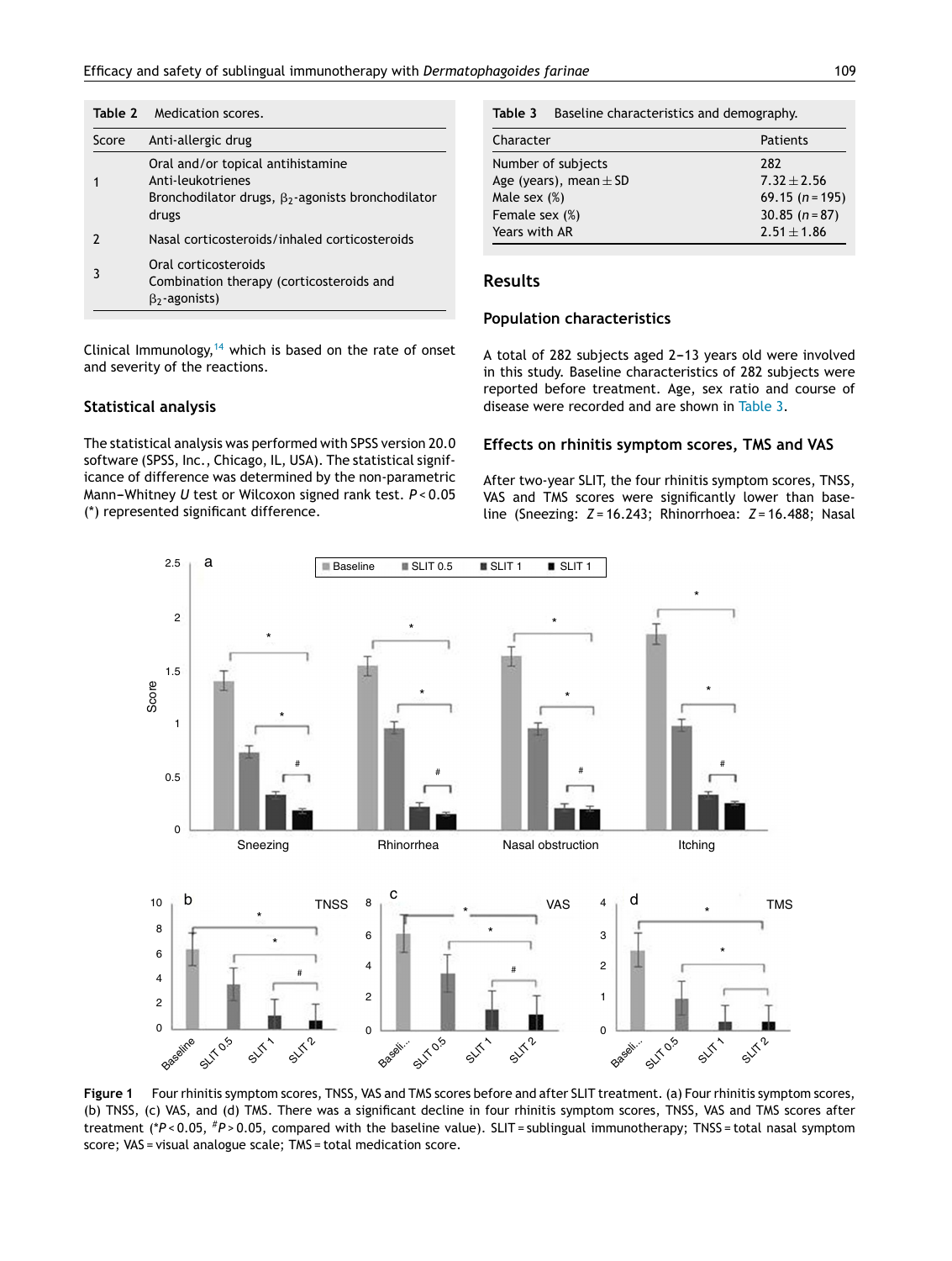obstruction: *Z* = 17.450; Itching: *Z* = 17.138; TNSS: *Z* = 21.657; VAS: *Z* = 21.690; TMS: *Z* = 20.108, all *P* < 0.05).

After two-year SLIT, compared with half one year duration, all scores in patients were significantly decreased (Sneezing: *Z* = 6.996; Rhinorrhoea: *Z* = 9.752; Nasal obstruction: *Z* = 9.426; Itching: *Z* = 9.459; TNSS: *Z* = 13.373; VAS: *Z* = 12.231; TMS: *Z* = 8.382, all *P* < 0.05).

The comparison of efficacy between one and two-year duration showed no significant difference in global clinical outcomes (Sneezing: *Z* = 2.202; Rhinorrhoea: *Z* = 1.027; Nasal obstruction: *Z* = 0.130; Itching: *Z* = 0.719; TNSS: *Z* = 2.022; VAS: *Z* = 2.348; TMS: *Z* = 0.147, all *P* > 0.05) [\(Fig.](#page-2-0) 1a-d).

## **Efficacy and safety in pre-school and school-age children**

In addition, there were no significant differences between the pre-school group and school-age group in TNSS (Baseline: *Z* = 0.053; SLIT 0.5: *Z* = 0.010; SLIT 1: *Z* = 2.132; SLIT 2: *Z* = 0.020, all *P* > 0.05), VAS (Baseline: *Z* = 0.689; SLIT 0.5: *Z* = 2.555; SLIT 1: *Z* = 0.209; SLIT 2: *Z* = 0.001, all *P* > 0.05) and TMS scores (Baseline: *Z* = 0.522; SLIT 1: *Z* = 1.468; SLIT 2: *Z* = 0.267, all *P* > 0.05) after SLIT for half a year, one year and two years (Fig.  $2a-c$ ).

None of the children required hospitalisation or withdrew from the study because of AEs. No severe systemic AEs, anaphylaxis, or use of adrenaline were reported. 30 patients reported 36 AEs. Sixteen and 20 AEs were found in the pre-school group and school-age group, respectively. The majority of AEs were slight local reactions and all AEs were relieved. There were no significant differences between the pre-school group and school-age group ( $\chi^2$  = 0.063, P > 0.05) (Fig. 2d).

## **Discussion**

In a randomised double-blind placebo controlled study, Bahceciler et al.<sup>[15](#page-4-0)</sup> found that half-a-year SLIT can obviously improve the lung function of AR with allergic asthma (AS) in children, and reduce inhaled corticosteroids. A study of 3-13 year old children with AR for one year of SLIT, found that after treatment for seven months, compared with the control group, SLIT group has sustained efficacy during the treatment period.<sup>[16](#page-4-0)</sup> A large number of research data showed that SLIT can significantly reduce the severity of symptoms in AR. The effect is closely related to the course of SLIT, but related research is still rare. In this study, we found that the subjective symptoms decreased significantly after SLIT for six months. In addition, there are no significant differences between the one- and two-year SLIT groups. The efficacy has sustained during the whole SLIT period, and the symptoms gradually stabilised after one year.

Dust mite is one of the most common indoor allergens and the main cause of AR in children. In daily life, especially for children, it is very difficult to avoid exposure to dust mites, so the early intervention of AR caused by dust mites should be paid enough attention.<sup>[17](#page-4-0)</sup> Shao et al.<sup>[16](#page-4-0)</sup> found that SLIT with *D. farinae* extracts is effective in subjective and objective symptom improvements in children aged 3-5 years. But in China, there are few reports about SLIT in



**Figure 2** TNSS, VAS and TMS scores in pre-school and school-age groups before and after SLIT treatment. (a) TNSS, (b) TMS, (c) VAS (\**P* < 0.05, #*P* > 0.05, compared between two subgroups). SLIT = sublingual immunotherapy; TNSS = total nasal symptom score; VAS = visual analogue scale; TMS = total medication score; AEs = adverse events.